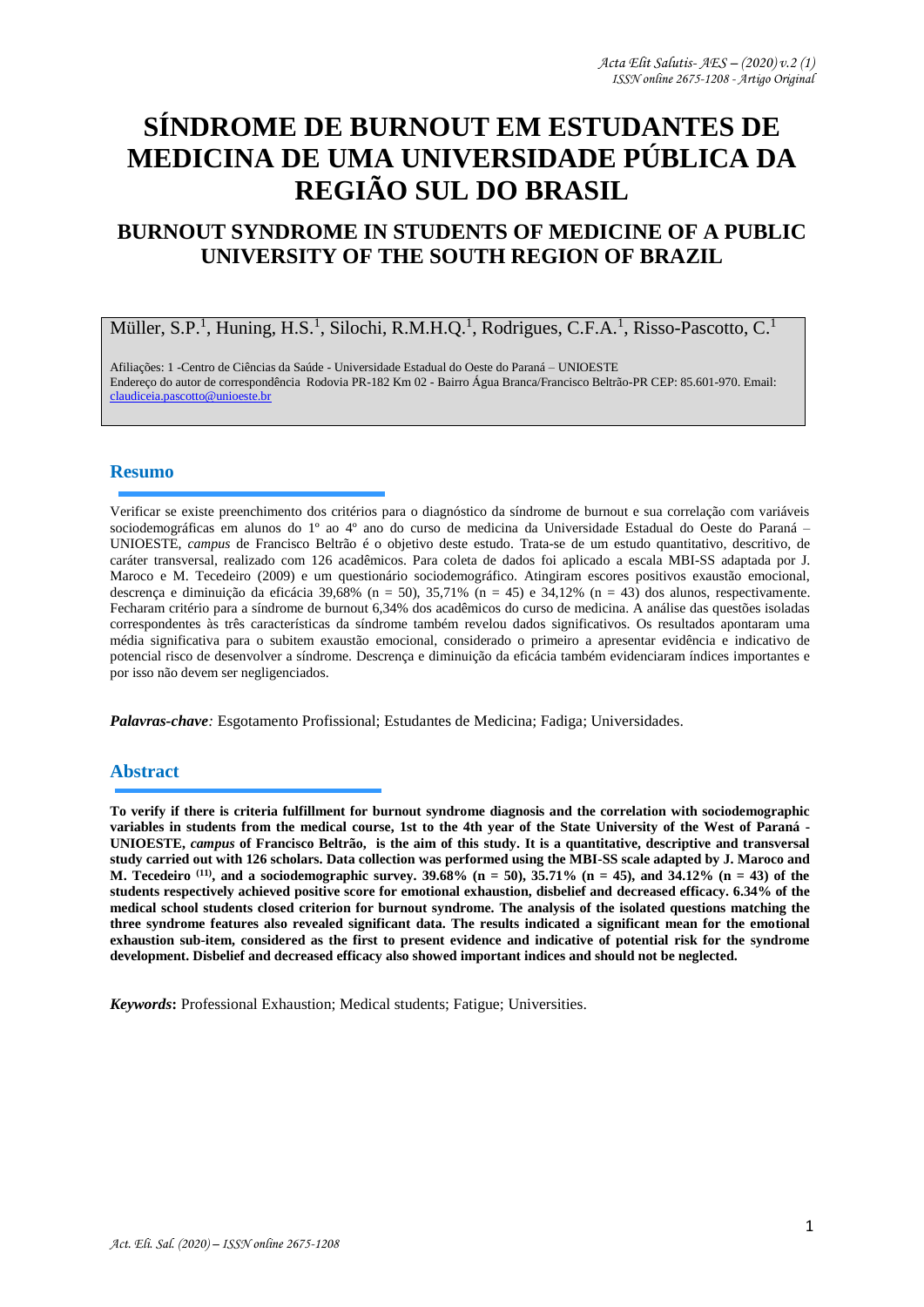# **Introduction**

The term ''burnout'' is defined as ceased function due to absolute lack of energy, and which reached is limit <sup>(1)</sup>. The burnout syndrome can be characterized as a state of physical exhaustion and mental problems associated with perceptions of excessive demands, lack of enthusiasm, and feelings of frustration or cynicism due to reduced performance  $(2,3)$ . It is divided into three dimensions: emotional exhaustion. depersonalization or cynicism, and reduction of personal fulfillment (4) .

According to Maslach et al. (5), emotional exhaustion results from emotional and physical overload. It is central and most widely manifested dimension of the syndrome. Disbelief (also called cynicism or depersonalization) is the attempt of becoming distant from others in order to deal with the heavy assignment, resulting in increased cynicism or apathy. Cynicism, in turn, may be associated with ignorance about the problems and need of the clients or patients with focus on rational aspects. The third dimension or reduction of efficacy manifests itself in feelings of unhappiness, dissatisfaction with their achievements and negative self-assessment,

especially with regard to their quality and quantity of work <sup>(3)</sup>.

According to Truzzi et al.  $(4)$ , burnout is generally observed as a psychosocial syndrome which appears in response to chronic and interpersonal stressors in the workplace. Although most of the studies relate burnout syndrome to employment context, it may already appear in academic phase, as a result of the intense study and exposure to various fatigue factors  $(6,7)$ . Repercussions of this psychological stress can affect the student professional behavior, leading to dishonesty and lack of empathy (8,9) .

Studies show that medical students are more overloaded by disorders associated with stress than the general population  $(2,9)$ . According to Mori et al.  $(10)$ , the pressure to show their own value to themselves and also to third parties is great for undergraduate medical students. In this attempt to stand out, these students may fall victim to burnout.

It is relevant that the troubles hamper the students learning should be scaled up, and later, to adopt behaviors that optimize this process of knowledge acquisition, as well to minimize the disease symptoms. In this way, students can be expected to have better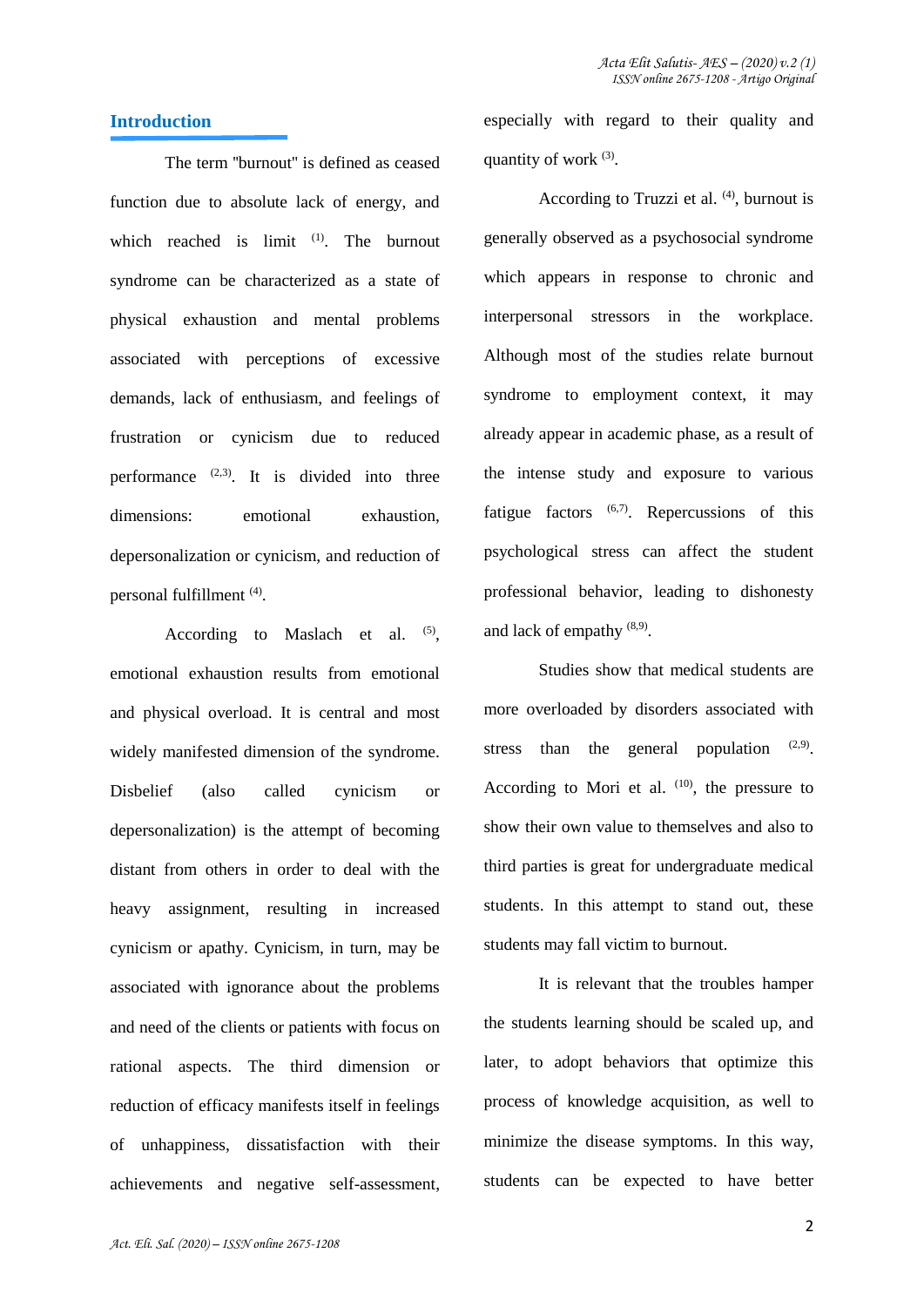conditions to explore and develop their potentials in a healthy way, preserving their well-being, so they can have the necessary competence to take care of a greater good, that is, human life and health.

This study aimed to verify the existence of burnout syndrome evidence in medical students of the State University of West of Paraná - *campus* of Francisco Beltrão.

#### **Methods**

#### **Ethical aspects**

The research was approved by the Committee of Ethics in Research with Human Beings (CEP) of the State University of the West of Paraná on October 10<sup>th</sup>, 2017, according to assent number 2,324,271. Prior to the application of the survey, participants were asked to read and sign the Free and Informed Consent Term (TCLE).

#### **Design, study site, period and sample**

This is quantitative, descriptive, crosssectional study carried out from October to November 2017, with an interval of at least one week before or after evaluations. The study population was composed by students enrolled in the first to fourth year of medical course of the State University of the West of Paraná (UNIOESTE) - *campus* of Francisco Beltrão. The sampling cut was randomly established for convenience, stratified by year of the course. From 160 students enrolled in the 2017 academic year, 42, 44, 36 and 40 students were in the 1st, 2nd, 3rd and 4th years, respectively. Students who were under 18 years of age, those who refused to answer and those who answered the survey partially were excluded.

The students were approached in the classroom before starting the classes or during breaks. At that moment, a brief presentation of the project was made and those who accepted to be part of the sample signed TCLE and then answered questions.

From 160 students enrolled, 134 were in the classroom and answered the survey. From these, eight were disregarded because they fit the exclusion criteria, being included in study, therefore, 78.75% of the population.

#### **Instruments**

An individual questionnaire was used to collect socio-demographic information, containing the following variables: gender; age, year of the course and family income. For identification of burnout syndrome signs we used the Maslach scale for students - *Maslach Burnout Inventory - Student Survey* (MBI-SS)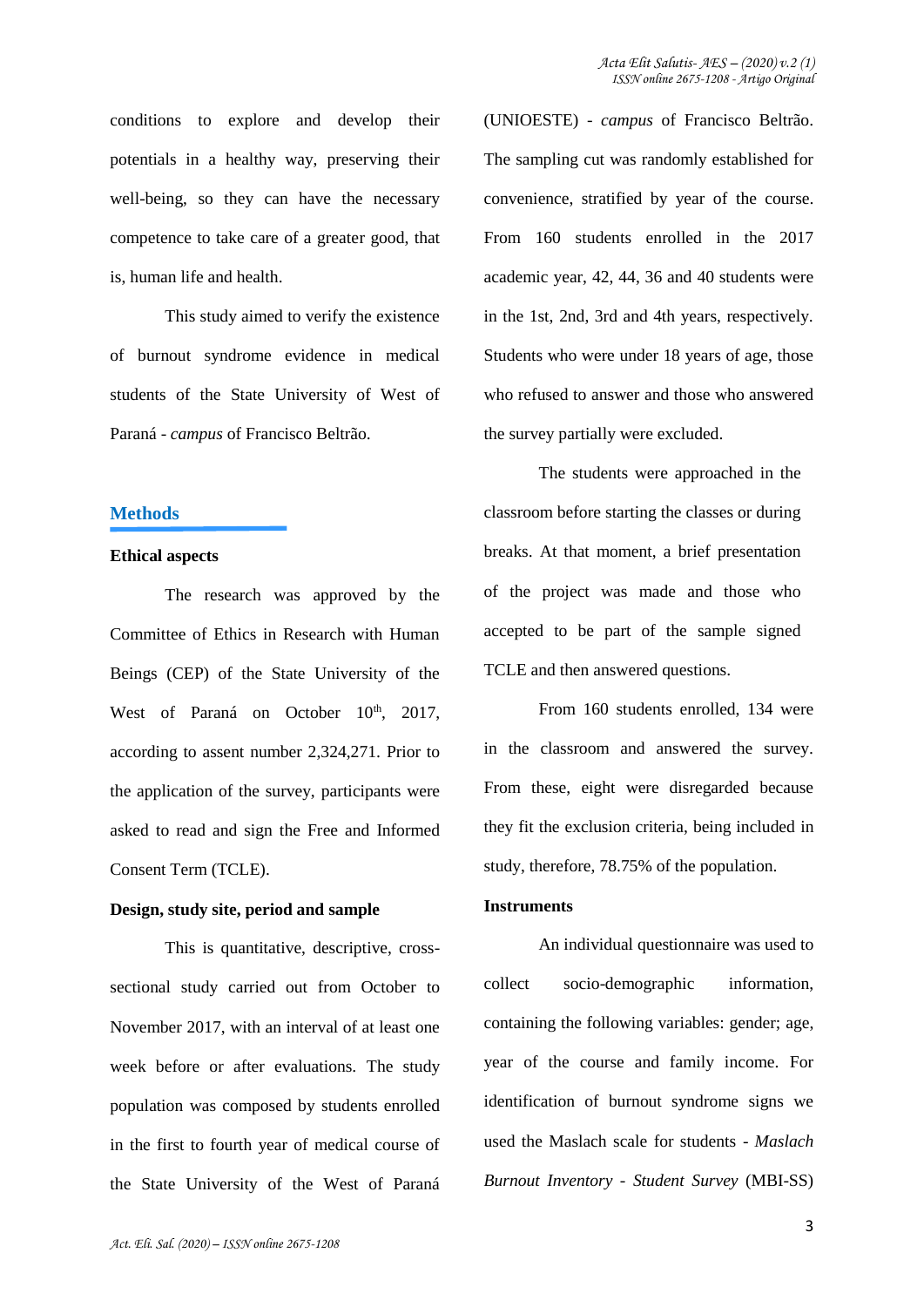adapted by Maroco and Tecedeiro (11), consisted of 15 questions that are subdivided into three subscales: Emotional Exhaustion (EE) composed by 5 items, Disbelief (DE) composed by 4 items and Professional Efficacy (EP) composed by 6 items. All the affirmatives was evaluated by the Likert scale 0-6 (0 = never, 1 = almost never/a few times a year,  $2 =$ sometimes/once a month,  $3 = \text{regularly/few}$ times a month,  $4 = \frac{many}{once}$  a week,  $5 =$ almost always/a few times a week,  $6 =$ always/every day). Statistically, the data were processed using the SPSS® software *(Statistical Package for Social Science)* version 18.0.

#### **Data analysis**

To identify burnout syndrome, the MBI-SS scale does not allow a global score, but rather the use of percentiles. Relatively it is group, an individual is diagnosed with burnout if he/she is simultaneously above the 66 percentile of exhaustion and disbelief, and below the 33 percentile of effectiveness scores. Thus, in this study, those who had values greater than or equal to 24 and 15 for exhaustion and disbelief respectively and less or equal to 18 for effectiveness resulted in positive scores.

To evaluate the correlation between variables, the Pearson index was calculated. Correlations significantly different from zero (level equal of or less than  $p < 0.05$ ) were the objects of analysis.

## **Results**

#### **Burnout syndrome**

When analyzing the scores greater than 24 for exhaustion and greater than 15 for disbelief (percentile 66) and less than 18 for efficacy (percentile 33), it was found that eight students (6.34%) meet the criteria for burnout syndrome, that is, they have the three criteria at the same time.

Regarding the dimensions of the syndrome, we found 50 students (39.68%) who fulfilled the diagnostic criteria for emotional exhaustion, 45 (35.71%) who identified themselves with situations of disbelief and 43 (34.12%) who had low efficacy. The means of responses in each affirmative for three dimensions of burnout were 4.16 for exhaustion  $(SD = 0.46)$ , 2.92 for disbelief  $(SD = 0.13)$ , and 3.42 for efficacy  $(SD = 0, 65)$ .

The analysis of isolated statements corresponding to three characteristics of the syndrome also revealed significant data. In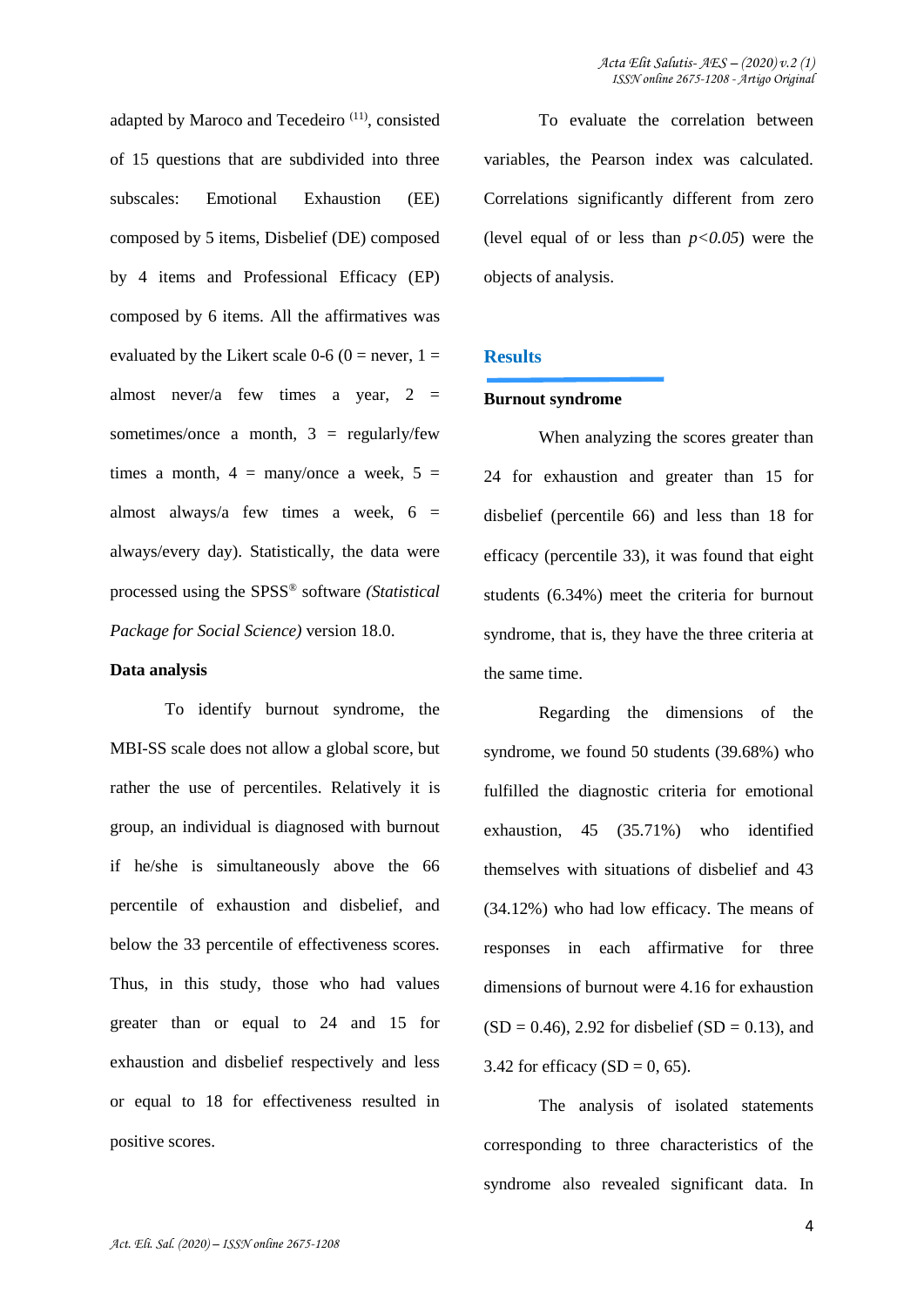relation to emotional exhaustion, all mean responses were above three (greater than neutrality), reaching as high as 4.5. In relation to the standard deviation, we can see values varying from 1.41 to 1.66, indicating, therefore, a significant disagreement between the participants. The question with the highest percentage of answers "enough times", "almost always" and "always" was "I feel 'beat' at the end of a day at university", with  $78\%$  (n = 98). The first question that states "my studies leave me emotionally exhausted" with  $77\%$  (n = 97) reached close value. 68% of the participants said they feel tired in the morning when they think they have to face a day at university  $(n =$ 86), and 67% feel completely exhausted by the studies ( $n = 84$ ). Expressively, 47% of the students  $(n = 60)$  realize that studying or attending a class makes them tense at least once a week.

"Disbelief" obtained smaller means, between 2.75 to 3.08. Despite, 35% of the students ( $n = 45$ ) have become disinterested in studies since they entered the university, and  $38.8\%$  (n = 49) report feeling unenthusiastic about the studies. 38.8% of the students answered that they felt increasingly cynical about the potential usefulness of their studies, and 39.6%  $(n = 50)$  have doubts about the meaning of their studies.

In the evaluation of the professional effectiveness decrease, students with indications of been affected by the syndrome would have lower scores, so the response options considered were "never," "rarely", and "sometimes." 35% of students  $(n = 43)$  had any of these three options on the issue, "I can address effectively the problems that result from my studies", and  $40\%$  (n = 50) followed this trend in the statement, "I believe I take part in a positive way in the classes I attend". 31.7% of the students  $(n = 40)$  stated they never, almost never, or sometimes feels like good student. 61% ( $n = 77$ ) also answered negatively about being able to follow up the subjects effectively during the classes, with this assertion being the lowest average and the second lowest standard deviation of this dimension, reaching 2.73.

**Burnout syndrome and the participants' profile** 

From the 126 students in the sample, 58% (n = 73) were female. All the characteristics that make up the burnout syndrome were more frequent in women  $(n =$ 6), representing 75% of the individuals who fall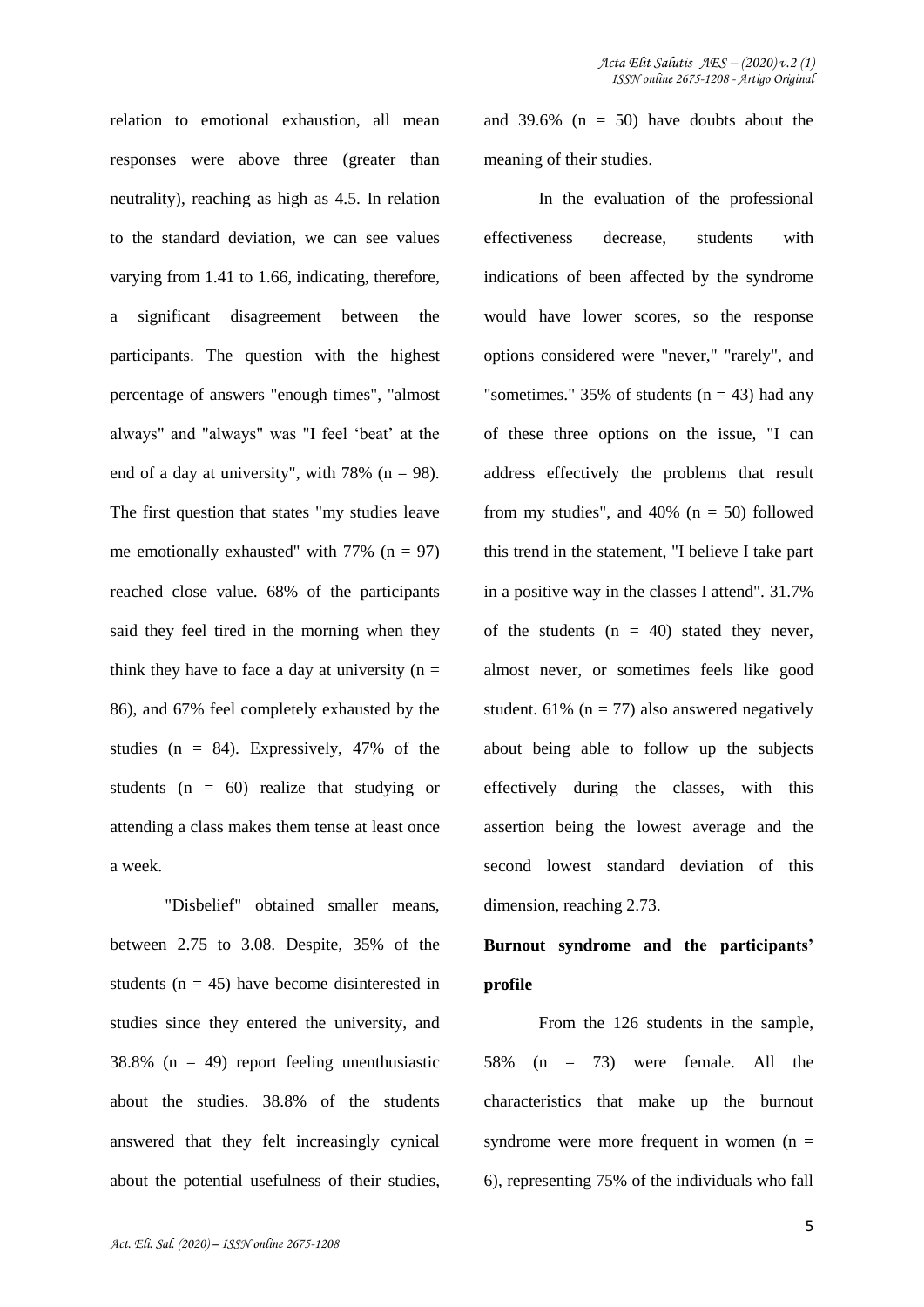into the syndrome. Analyzing the separate dimensions, it was verified that 62% of them presented emotional exhaustion, 55% presented disbelief, and 43% decreased effectiveness.

64.3% ( $n = 81$ ) of the students interviewed fitted the age group from 21 to 25 years old, and those most affected by exhaustion. About 9% ( $n = 11$ ) were between 26 and 30 years old, and what affected them most was decreased efficacy, occurring in 45.4% of these students. 25.3% of participants  $(n = 32)$  were aged between 18 and 20 years old, age group with the most frequency of the syndrome  $(9.4\%; n = 3)$ .

In relation to year of the course, it was verified that in the second year students were more exhausted (43%), more disbelieving (54%) and less effective (54%) than the others. Students in the first year had similar rates of exhaustion (37%), disbelief (34%), and decreased efficacy (34%). Despite lower percentages of disbelief (18%) and reduced efficacy (22%), the third year had a high rate of exhaustion (41%). Exhaust, disbelief and effectiveness corresponded, in the fourth year, to 40%, 36%, and 34%, respectively. From the eight students who had burnout syndrome, three were in the first year, two were in second, and three were in fourth year. Proportionally to the number of participants, the first year showed the highest rate (9.3%), followed by the fourth (7.6%), and second year (7.1%). In the third year no student fulfilled the criteria for the syndrome.

Regarding the economic situation, the students with a monthly family wage range of up to 5 minimum wages were the ones that showed the highest rates of exhaustion and decreased effectiveness. In contrast, the lowest perception of disease characteristics occurred in the students with a family income of up to three minimum wages. The assessment was based on the minimum wage of 2017 (R\$ 937.00).

Statistically analyzing the data, using Pearson's correlation coefficients, no significant correlation was found between sociodemographic variables and those related to burnout syndrome.

Data on sociodemographic variables and their relationship with the disease variables are discussed in more detail in Table 1.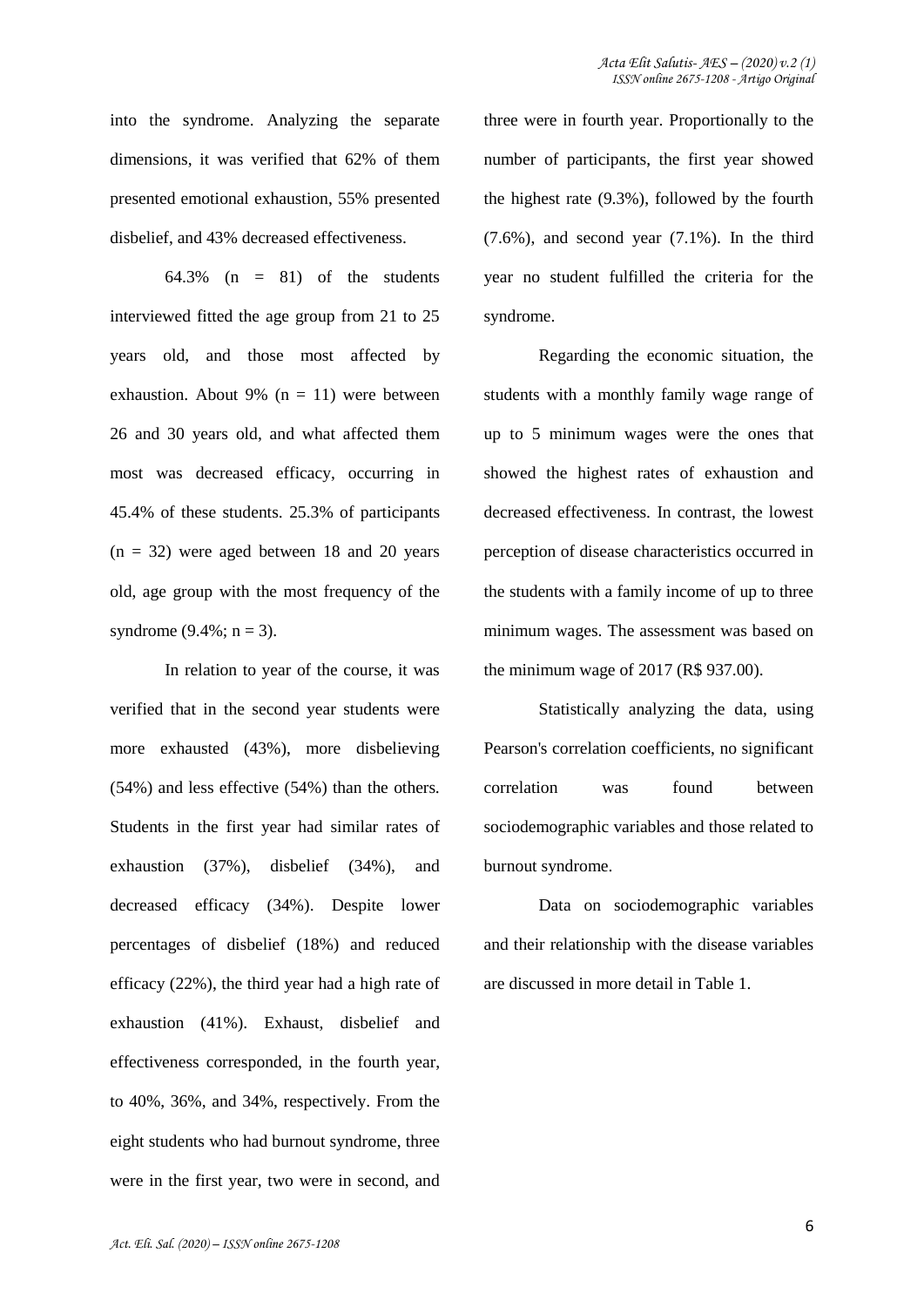| <b>Variables</b>     | $\mathbf n$    | <b>Exhaustion</b> |               | <b>Disbelief</b> |                  | <b>Efficacy</b>  |                  | <b>Burnout</b>   |                  |
|----------------------|----------------|-------------------|---------------|------------------|------------------|------------------|------------------|------------------|------------------|
|                      |                | $\mathbf n$       | $\frac{0}{0}$ | $\mathbf n$      | $\frac{0}{0}$    | $\mathbf n$      | $\frac{0}{0}$    | $\mathbf n$      | $\frac{0}{0}$    |
| Gender               |                |                   |               |                  |                  |                  |                  |                  |                  |
| Male                 | 53             | 17                | 23,28         | 16               | 21,91            | 21               | 28,76            | $\overline{c}$   | 2,73             |
| Female               | 73             | 33                | 62,26         | 29               | 54,71            | 23               | 43,39            | 6                | 11,32            |
| Total                | 126            | 50                | 39,68         | 45               | 35,71            | 44               | 34,92            | $8\,$            | 6,35             |
| Age                  |                |                   |               |                  |                  |                  |                  |                  |                  |
| 18-20                | 32             | 11                | 34,34         | 13               | 40,62            | 13               | 40,62            | 3                | 9,37             |
| $21 - 25$            | 81             | 36                | 44,44         | 30               | 37,03            | 26               | 32,1             | $\mathfrak s$    | 6,17             |
| 26-30                | 11             | $\overline{2}$    | 18,18         | 2                | 18,18            | 5                | 45,45            | $\boldsymbol{0}$ | $\boldsymbol{0}$ |
| 31 or more           | $\overline{2}$ | $\mathbf{1}$      | 50            | $\boldsymbol{0}$ | $\boldsymbol{0}$ | $\boldsymbol{0}$ | $\boldsymbol{0}$ | $\boldsymbol{0}$ | $\boldsymbol{0}$ |
| Total                | 126            | 50                | 39,68         | 45               | 35,37            | 44               | 34,92            | $8\,$            | 6,35             |
| Year of the course   |                |                   |               |                  |                  |                  |                  |                  |                  |
| $1^{\rm o}$          | 32             | 12                | 37,5          | 11               | 34,37            | 11               | 34,37            | 3                | 9,37             |
| $2^{\circ}$          | 28             | 12                | 42,85         | 15               | 53,57            | 15               | 53,57            | $\mathbf{2}$     | 7,14             |
| $3^{\circ}$          | 27             | 11                | 40,74         | $5\phantom{.0}$  | 18,5             | 6                | 22,2             | $\boldsymbol{0}$ | $\boldsymbol{0}$ |
| $4^{\circ}$          | 39             | 15                | 38,46         | 14               | 35,9             | 12               | 30,76            | 3                | 7,6              |
| Total                | 126            | 50                | 39,68         | 45               | 35,37            | 44               | 34,92            | $8\,$            | 6,34             |
| <b>Family income</b> |                |                   |               |                  |                  |                  |                  |                  |                  |
| Less than 3          | 8              | $\mathbf{2}$      | 25            | $\mathbf{2}$     | 25               | $\mathbf{1}$     | 12,5             | $\boldsymbol{0}$ | $\boldsymbol{0}$ |
| Less than 5          | 20             | 5                 | 55            | 5                | 25               | 9                | 45               | $\boldsymbol{0}$ | $\boldsymbol{0}$ |
| $5,1 - 10$           | 63             | 28                | 44,44         | 25               | 39,68            | 21               | 33,33            | 6                | 9,52             |
| Greater than 10      | 35             | 9                 | 25,71         | 13               | 37,14            | 13               | 37,14            | $\mathbf{2}$     | 5,71             |
| Total                | 126            | 50                | 39,68         | 45               | 35,71            | 44               | 34,92            | 8                | 6,35             |

**Table 1** – Absolute and relative frequency of students with scores for emotional exhaustion, disbelief, professional efficacy and Who meet the criteria for burnout syndrome in relation to sociodemographic variables.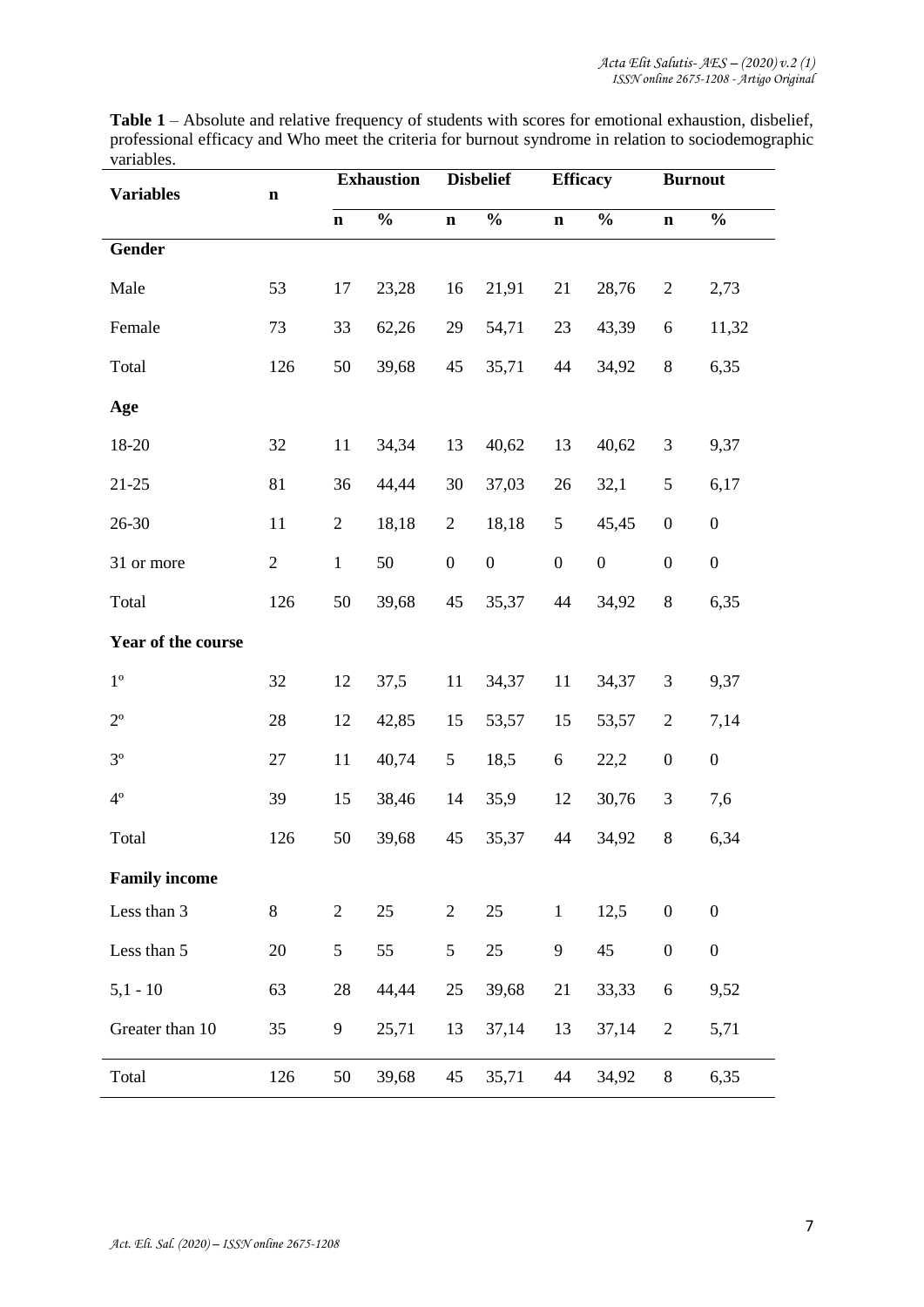## **Discussion**

According to Schaufeli et al. (12), burnout syndrome among students can be characterized as a state of emotional exhaustion, due to intense study requirements, disbelief perceived by lack of enthusiasm and low professional effectiveness, feeling frustrated due to reduced performance in studies.

Some studies available in the literature had obtained very high rates of Burnout. In a meta-analysis conducted by Erschens et al. (2), for instance, rates of up to 75% of burnout in medical students were confirmed. Ishak et al.  $(13)$  report that at least half of all medical students may suffer from the syndrome during the period of their training. Another study, conducted by Viana et al.  $(14)$ , exposed the prevalence of burnout syndrome in 65.1% of Health Sciences students.

Comparing only the final numbers of this study with the aforementioned studies, without considering the methodology, a prevalence of the syndrome was detected in this study with 6.34%, just lower than the results. However, when considering the reasons for such difference, some assumptions arose. One of them would be in relation to the instrument used, because the MBI-SS scale does not show global overall score of burnout, which has been indicated as one of the main limitations on the use of the scale  $(15)$ . Thus, small changes in cutoff points may lead to a significant change in instrument sensitivity. Another hypothesis is in line with what Maslach and Jackson pointed out (3), that the development of burnout may be being avoided thanks to still satisfactory rates of professional effectiveness.

It may be considered that the sample was small enough to achieve significant results. Besides that, many students did not attend classes

the days when the questionnaires were applied. In the first year, for example, 10 students were missing (24% of the class). Would these missing students be overwhelmed, affected by exhaustion, disbelief or decreased effectiveness and so did they not go to the University? This question can only be answered with further studies on the subject.

From another viewpoint, when compared to other works that used a similar methodology, one can perceive close rates. Chagas et al. (16) noticed 11.4% of the students affected by the syndrome, Costa et al.  $(17)$ , 10.3% of the participants, Mori et al. (10),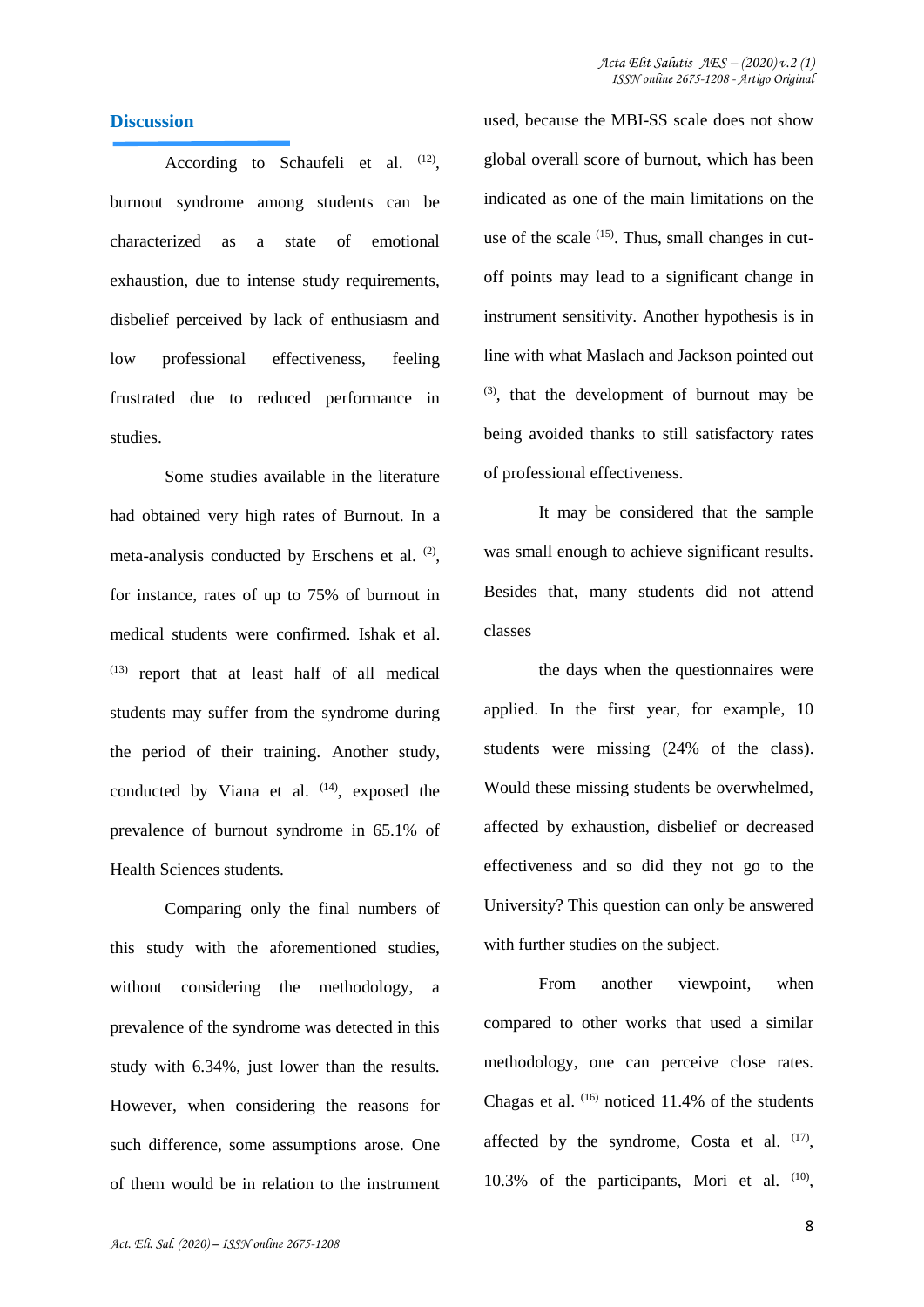$20.4\%$ , and Vieira et al.  $(18)$  did not detect any student with burnout in their study.

Moreover, the separate analysis of burnout dimensions revealed high rates of emotional exhaustion, with 50 students presenting this characteristic (39.68%). It should be pointed out that this was the central dimension, the most widely expressed by burnout and the first to appear  $(2)$ . It was found that the mean of exhaustion in this study (4.16;  $SD = 0.46$ ) was higher than in the studies of Vieira et al. (18) who had an average of 2.58 (mean score 12.19), by Aguiar et al.  $(19)$  with a mean of 3.70 (mean score 18.51) and Mori et al. (10), with 3.42. It was smaller, however, than in the study by Chagas et al.  $(16)$ , with 4.32.

Additionally, 35.71% of the students had exceed scores the disbelief cutoff point. The mean  $2.92$  (SD = 0.13) of this sub item obtained in this research was also higher than in the studies of Vieira et al.  $(18)$ , with 1.18 (mean score 4.76), by Aguiar et al.  $(19)$  with 2.10 (mean score 8.41) and Mori et al.  $(10)$ , with 1.75. Compared to the work of Chagas et al. <sup>(16)</sup>, also obtained lower average in this topic.

Reduction of professional efficacy was felt by  $34.12\%$  of participants (n = 43). The mean of this element  $(3.42, SD = 0.65)$  was lower than that of the four studies compared: Vieira et al.  $(18)$  with 3.92 (mean score 23.56), Aguiar et al.  $(19)$  with 4.25 (mean score 25.50), Mori et al.  $(10)$  with 4.00, and Chagas et al.  $(16)$ with 5.36.

All the features that make up the burnout syndrome in this study were more frequent in female subjects. From the eight individuals who fall into the syndrome, six of them (75%) are women. In agreement with these findings, the work of Chagas et al.  $(16)$ showed the female sex affected by the syndrome twice as much as the male one.

The age group that proportionally presented more students with the syndrome was from 18 to 20 years old. A similar result was reported by Chagas et al.  $(16)$ , that the younger student's age, the greater levels of emotional exhaustion and disbelief. These data were compatible with the difficulties of dealing with the distinct reality of the university world and with the fact that it is the initial moment of a decisive life project  $(18)$ . Following the same line of reasoning, it is possible to conclude why the first year showed, proportionally, the highest burnout rate (9.3% from those enrolled this year).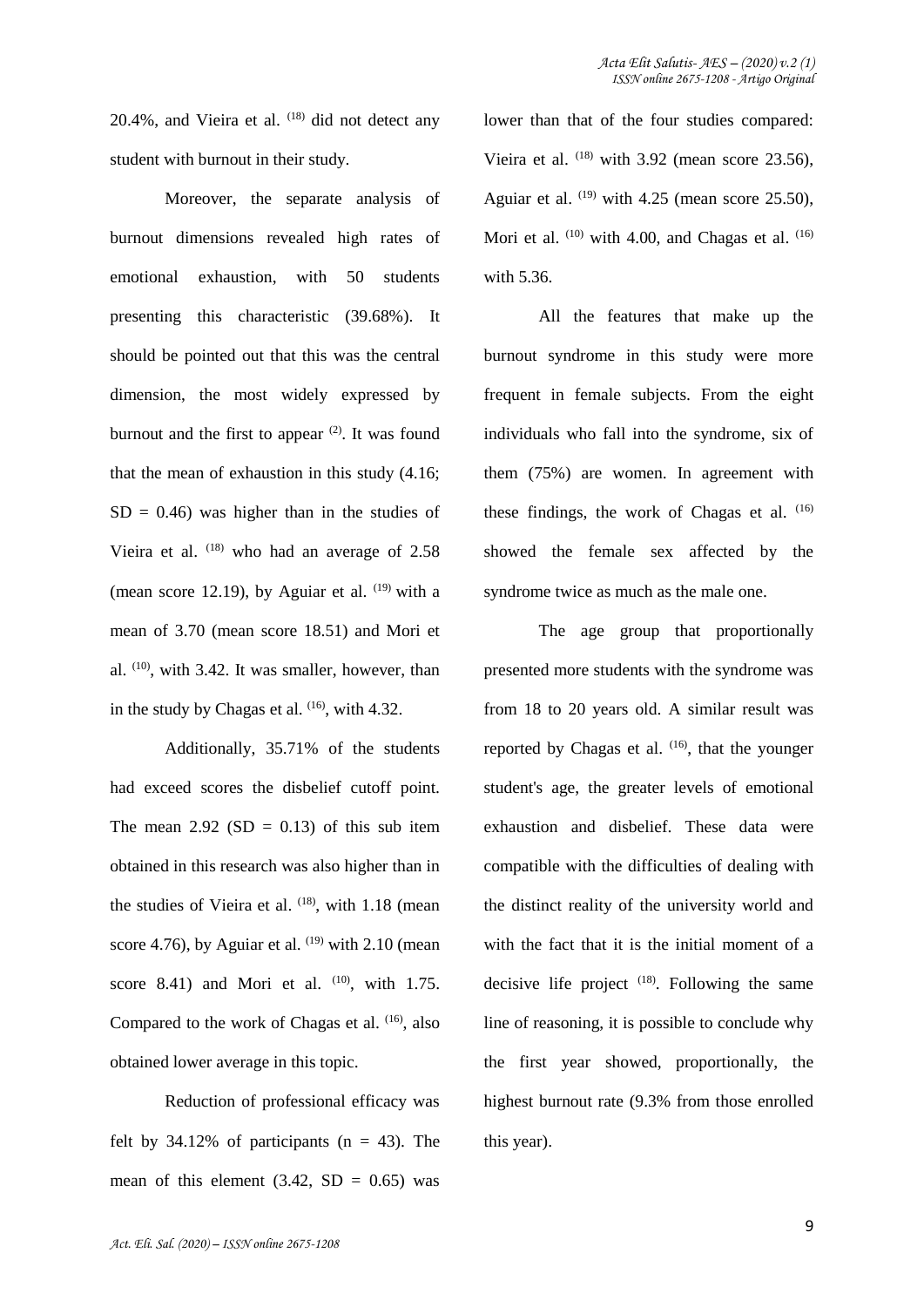Regarding monthly family income, this study showed that 75% of students who presented burnout syndrome had a salary range of 5.1 to 10 minimum wages. The range with the highest rates of exhaustion and decreased efficacy comprises university students with monthly family income of up to 5 minimum wages. The lower perception of the disease features in university students with family income of up to three minimum wages.

# **Conclusion**

The results demonstrated high averages of emotional exhaustion, considered as the first dimensions to arise and potential future risk of developing the syndrome. There were also important rates of disbelief and decreased efficacy. From these data we conclude that pedagogical attitudes are necessary towards optimizing students learning. The disinterest and lack of enthusiasm for studies also require some intervention to make everyday life in the university more enjoyable. Measures to encourage academic effort should be analyzed, as well as attitudes involving unhealthy pressure should be avoided. This study contributes to support the promotion of preventive and supportive measures regarding mental health care and academic achievement of medical students, both psychologically and pedagogically.

# **References**

1 Trigo TR, Teng CT, Hallak JEC. Síndrome de burnout ou estafa profissional e os transtornos psiquiátricos. Archives of Clinical Psychiatry. 2007;34:223-233.

2 Erschens R, Keifenheim KE, Herrmann-Werner A, Loda T, Schwille-Kiuntke J, Bugaj TJ, et al. Professional burnout among medical students: Systematic literature review and metaanalysis. Medical Teacher. 2018;1–12.

3 Maslach C, Jackson SE. The measurement of experienced burnout. Journal of Ocuppational Behavior. 1981;2:99-113.

4 Truzzi A, Valente L, Ulstein I, Engelhardt E, Laks J, Engedal K. Burnout in familial caregivers of patients with dementia. Revista Brasileira de Psiquiatria. 2012;34:405-412.

5 Maslach C, Schaufeli WB, Leiter MP. Job burnout. Annual Review of Psychology. 2001;52:397–422.

6 Borges AMB, Carlotto MS. Síndrome de Burnout e fatores de estresse em estudantes de um curso técnico de enfermagem. Aletheia. 2004;19:45-56.

7 Tomaschewski-Barlem, J.G., Lunardi, V.L., Ramos, A.M., Da Silveira, R.S., Barlem, E.L.D. & Ernandes, C.M. (2013). Manifestações da Síndrome de Burnout entre estudantes de graduação em enfermagem. Texto e Contexto Enfermagem 22, 754-62.

8 Thomas, M.R., Dyrbye, L.N., Huntington, J.L., Lawson, K.L., Novotny, P.J, Sloan, J.A. & Shanafelt, T.D. (2007). How do distress and well-being relate to medical student empathy? A multicenter study.Journal of General Internal Medicine 22, 177–83.

9 Dyrbye, L.N., Massie, F.S., Eacker, A., Harper, W., Power, D., Durning, S.J., Thomas,